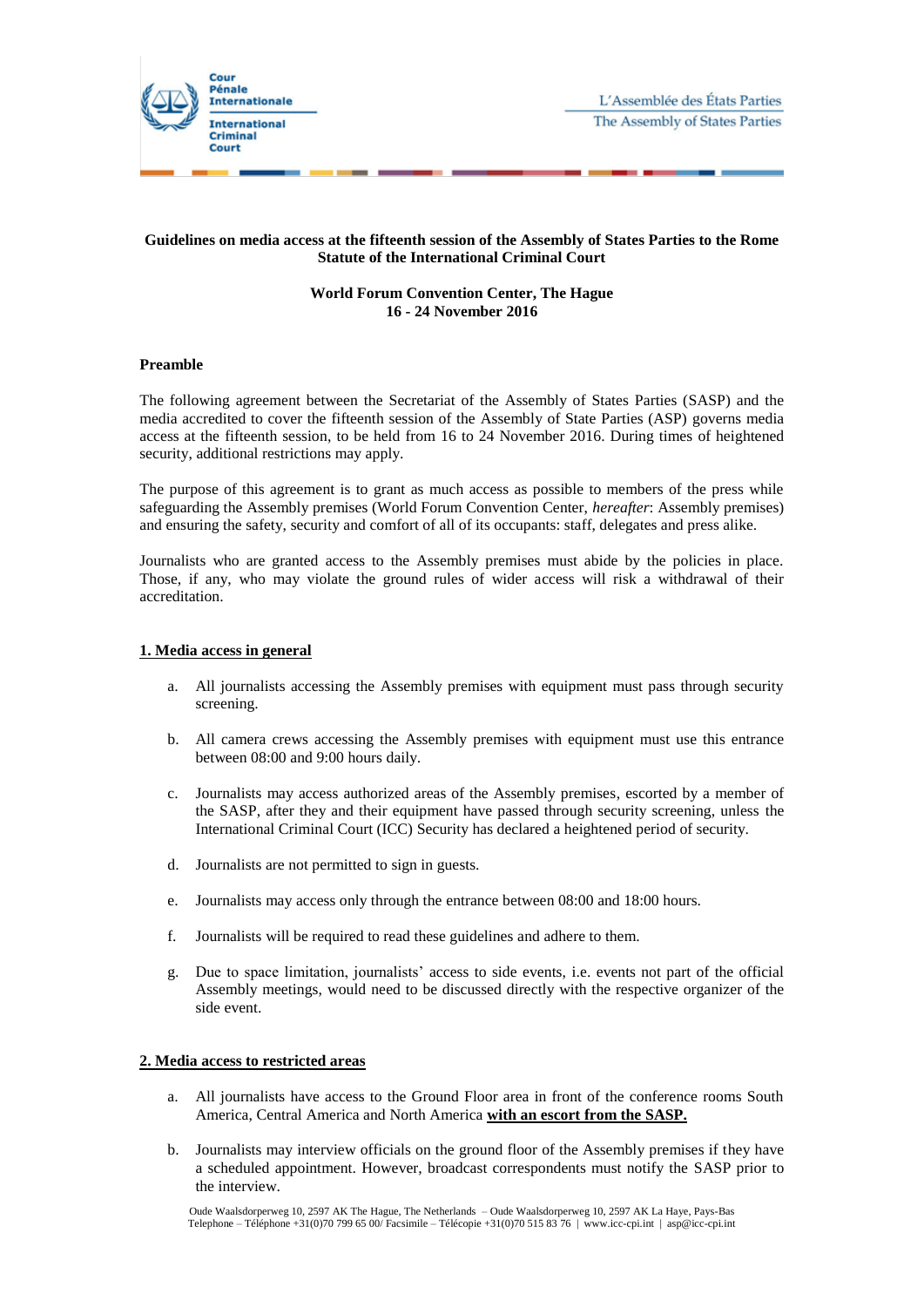- c. Broadcast correspondents conducting TV "stand-ups" outside, yet within the Assembly premises, should notify the SASP, who will notify ICC Security prior to the event; in case this is not feasible, the correspondents must notify the ICC Security directly.
- d. The media may not congregate or conduct interviews at the Delegates' Entrance (the west hallway to the World Forum Theatre between conference rooms Africa, Antarctica and Asia).
- e. All accredited journalists may access the area between conference rooms South and Central America (*hereafter*: "the Canal") without an escort.
- f. Journalists may move around in the Canal area and conduct interviews.
- g. All media, in particular TV camera crews, must remain in the designated northeast corner of the World Forum Theatre at all times when the Assembly is in session. This location is also reserved for print media. However, media will have escorted access to the extended area in front of conference rooms South America, Central America and North America.
- h. Accredited media may conduct interviews in the above mentioned areas. On-the-record interviews should be conducted in the Canal area. Journalists may move between the areas outside conference rooms South America, Central America and North America when the Assembly is in session. Under no circumstances should the staircases and the hallway between conference rooms Africa, Antarctica and Asia leading to the World Forum Theatre be blocked.
- i. Journalists do not have access to the Oceania Lounge.
- j. Only hand-held voice recorders may be used for interviews. If the delegate wishes to do a TV interview, it should preferably take place in the Canal area with SASP approval and escort.
- k. The hallway in front of conference rooms Africa, Antarctica and Asia leading to the World Forum Theatre, is a restricted area, except after the meetings have ended.
- l. Side events are closed to press unless permission given by the respective organizers. The interested members of the press should contact Embassy hosting the given event.

# **3. General access for TV crews**

- a. All media are permitted access to open meetings in designated areas within the World Forum Theatre, i.e. between the podium and conference room North America, with time restrictions to broadcast media.
- b. TV correspondents and their crew are permitted to film and interview diplomats and officials, with their consent, in designated areas of general media access located in the Canal area.
- c. All other areas **will require an SASP escort**. TV crews will only be permitted after prior consultation with the SASP who will provide an escort at all times.

# **Photo ops**

Photo ops are limited to one minute maximum before the plenary sessions commence. If a large presence of visual media is present, they will be taken in two batches: first, the photographers, to be followed by the TV camera crew, or vice versa. SASP personnel will always be present at the photo ops. No questions are permitted during these photo ops.

#### **Stakeout location**

The Canal area between conference rooms South and Central America.

#### **Media services and press kit**